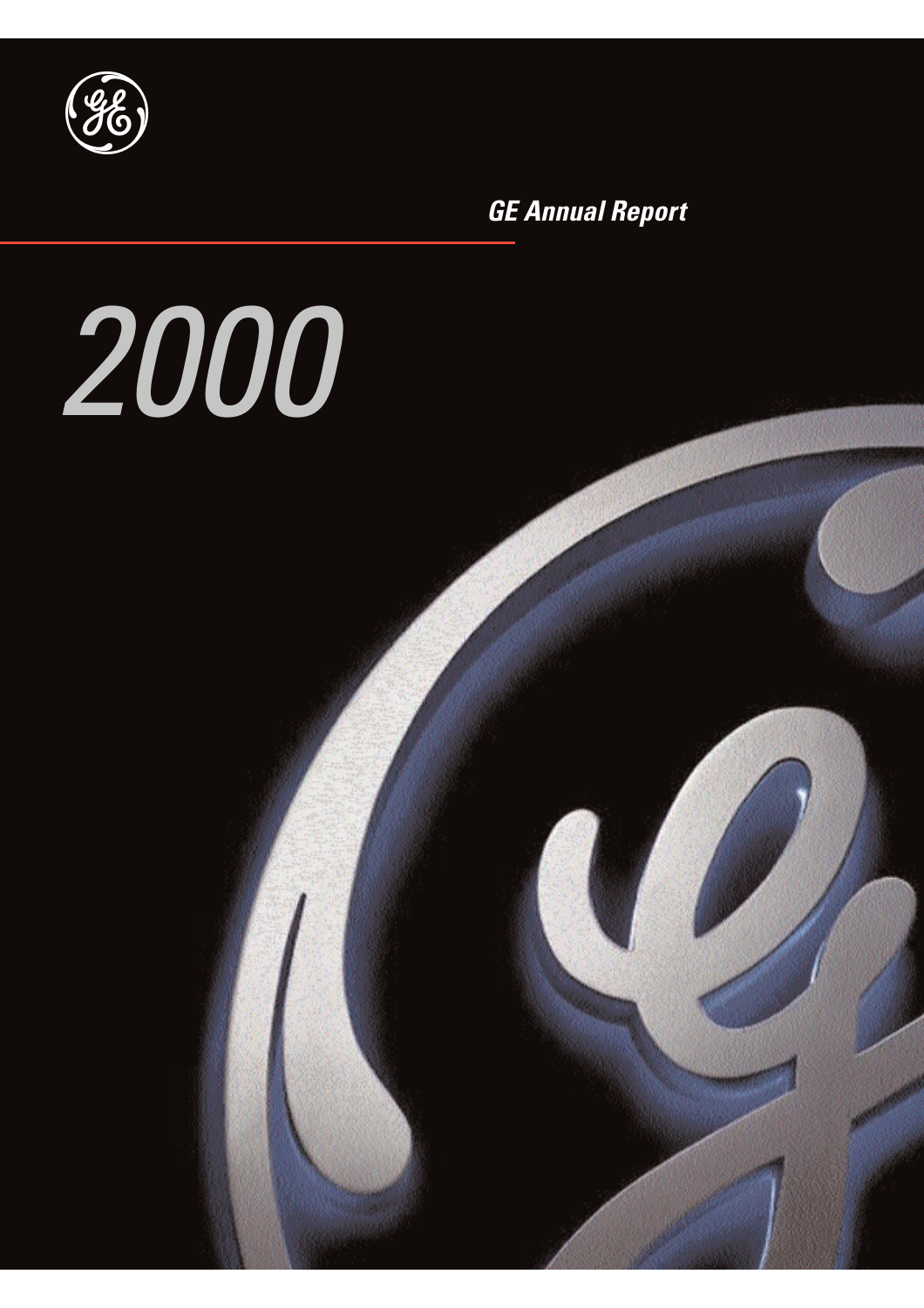# **GE Values**

# **All of us…always with unyielding integrity…**

- **Are passionately focused on driving** customer success
- **Example 3 Live Six Sigma Quality... ensure that the** customer is always its first beneficiary… and use it to accelerate growth
- **.** Insist on excellence and are intolerant of bureaucracy
- Act in a boundaryless fashion…always search for and apply the best ideas regardless of their source
- **Prize global intellectual capital and the** people that provide it…build diverse teams to maximize it
- See change for the growth opportunities it brings…e.g., "e-Business"
- Create a clear, simple, customercentered vision…and continually renew and refresh its execution
- Create an environment of "stretch," excitement, informality and trust… reward improvements…and celebrate results
- **Demonstrate... always with infectious** enthusiasm for the customer...the **"4-E's" of GE leadership:** the personal **Energy** to welcome and deal with the speed of change...the ability to create an atmosphere that **Energizes** others… the **Edge** to make difficult decisions… and the ability to consistently **Execute**

# **Financial Highlights**

#### **General Electric Company and consolidated affiliates**

| (Dollar amounts in millions; per-share amounts in dollars) | 2000      | 1999      | 1998              |
|------------------------------------------------------------|-----------|-----------|-------------------|
| <b>Revenues</b>                                            | \$129,853 | \$111,630 | \$100,469         |
| Net earnings                                               | 12,735    | 10,717    | 9,296             |
| <b>Dividends declared</b>                                  | 5,647     | 4,786     | 4,081             |
| Per share                                                  |           |           |                   |
| Net earnings                                               | 1.27      | 1.07      | 0.93              |
| <b>Dividends declared</b>                                  | 0.57      | $0.48\%$  | $0.41\frac{2}{3}$ |
| GE ongoing operating margin rate (a)                       | 18.9%     | 17.8%     | 16.7%             |

Per-share amounts have been adjusted to reflect the 3-for-1 stock split effective on April 27, 2000.

(a) "Ongoing operating margin" here and elsewhere in this report excludes unusual charges in 2000 and 1999.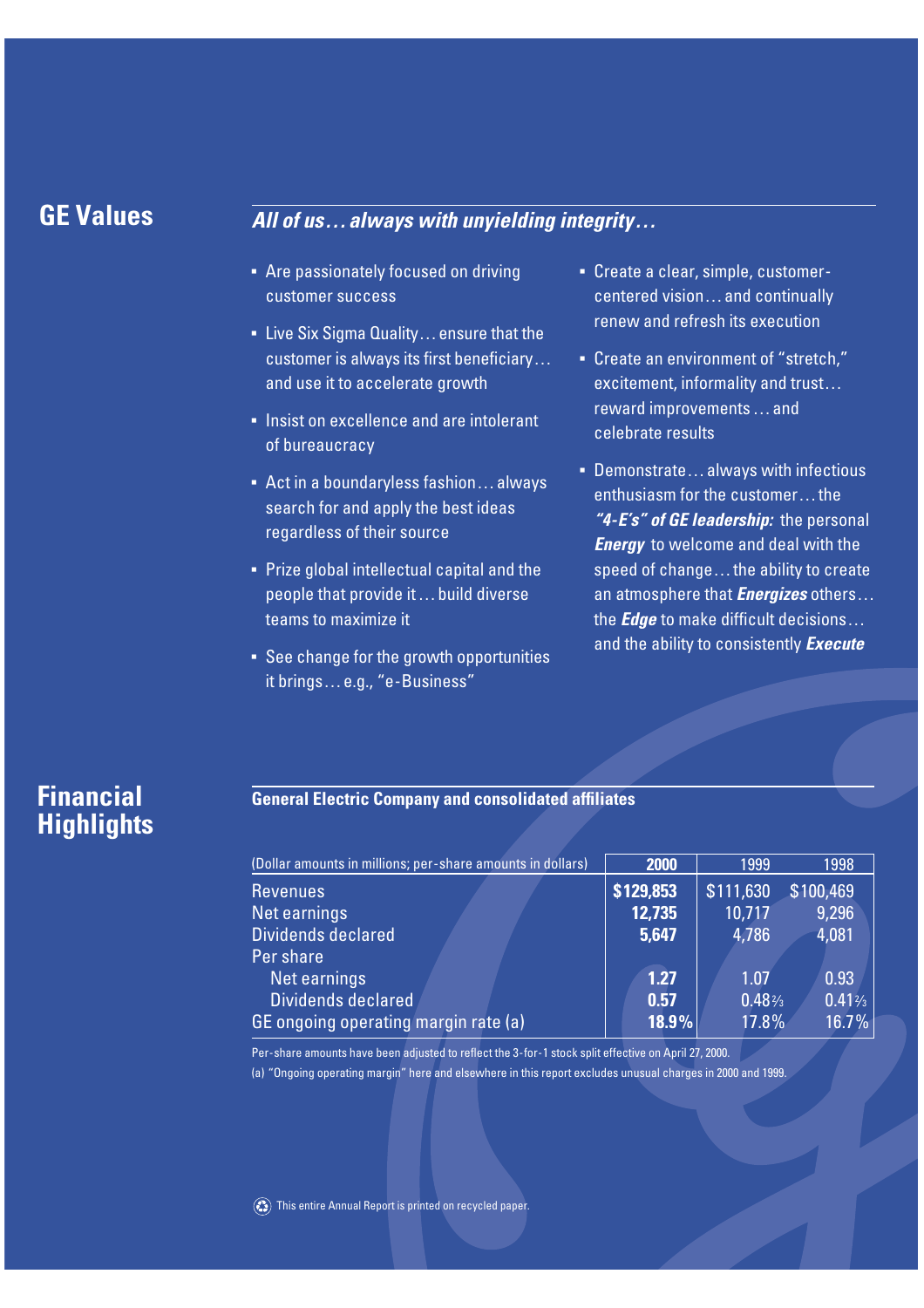# **To Our Customers, Share Owners and Employees**

- **2000 was a memorable year for GE: It was a year of record-breaking business performance; a year that saw the proposal to acquire and integrate the businesses of Honeywell; and a year that began the transition to a new leadership team.**
- **Revenues rose 16% to \$129.9 billion—a record.**
- **Net income rose 19% to a record \$12.7 billion, with 15 of GE's top 20 businesses posting double-digit earnings increases.**
- **Earnings per share increased 19%.**
- **Cash generated from our operations was a record \$15.4 billion—up 31%, or \$3.6 billion from 1999.**
- **Ongoing operating margin—a key metric of business performance—rose to nearly 19%—this from a Company that struggled for 111 years to reach 10%.**
- **. The Company made over 100 acquisitions for the fourth consecutive year and moved quickly to acquire Honeywell, whose businesses are a perfect complementary fit with our Aircraft Engines, Industrial Systems and Plastics businesses. Honeywell share owners approved the merger in January, and GE and Honeywell are working with regulatory agencies to close the transaction as early as possible in 2001.**

**We expect the acquired Honeywell businesses to give us double-digit earningsper-share accretion and, within two years, add one to two percentage points to GE's bottom-line growth rate.**

- **In 2000, GE continued its share repurchase program, raised the dividend 17% and split the stock 3 for 1.**
- Our stock price was down 7% but outperformed the S&P 500, which was down 10%. **This is not the kind of "outperformance" we've been proud to report in past years particularly after posting the best operating results in the history of the Company. Still, share owners who have held our stock for five years, including 2000, have been rewarded with an average 34% total annual return on their investment. Those who have held it for a decade, 29%; two decades, a 23% total annual return.**
- **Substantial progress was made in 2000 in further diversifying GE's leadership. 26% of the Company's top 3,900 executives are now women and minorities, and over \$30 billion of our 2000 revenues were generated by business operations led by female and minority operating managers.**
- **GE continued to be the world's most honored company—awarded for the fourth straight year** *Fortune's* **"Most Admired Company in America," as well as, for the third time, "The World's Most Respected Company," by the** *Financial Times.*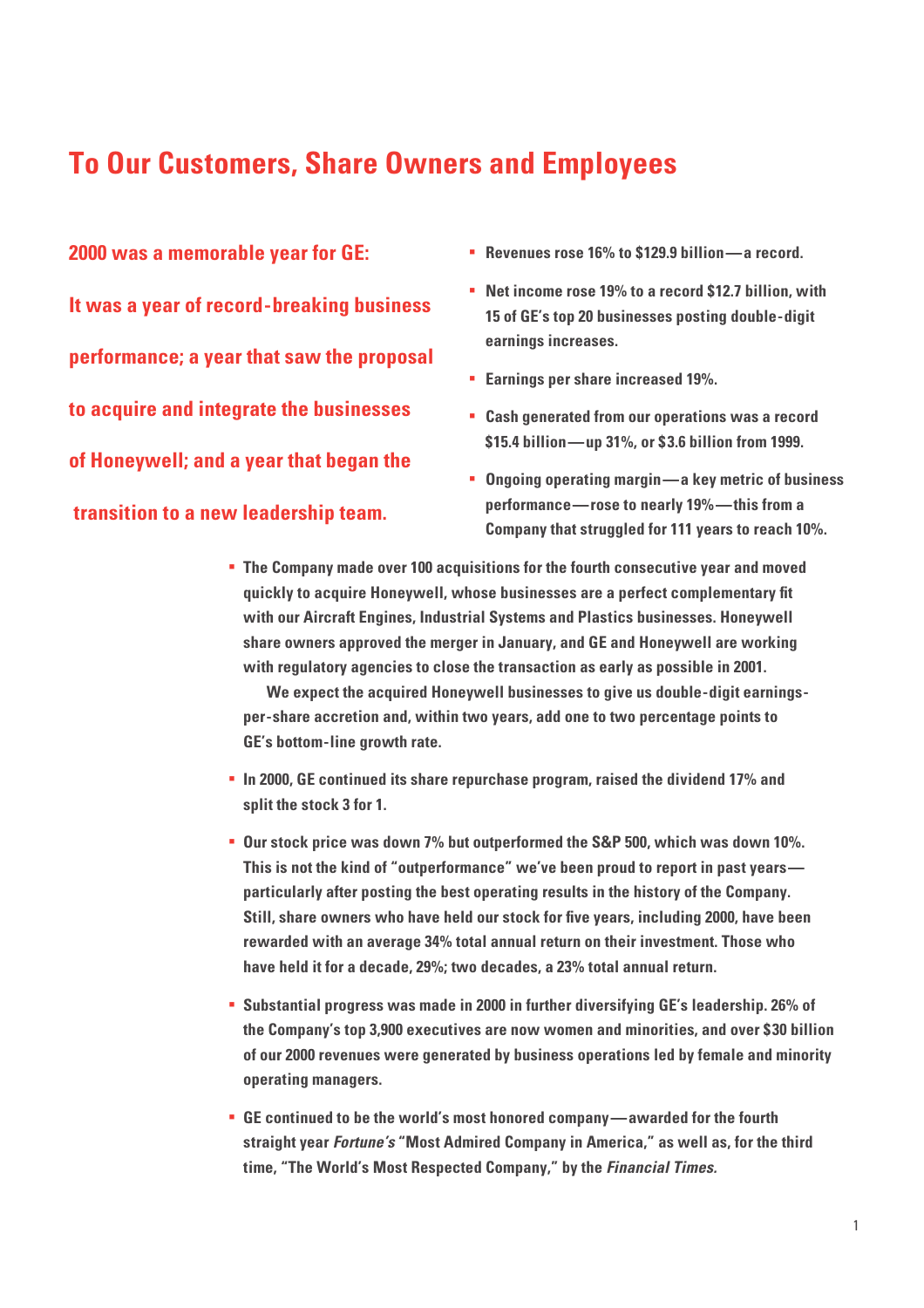e write this in a year of transition to a new team, and we would like to use this occasion to reflect on what GE is today: why it works, the values and beliefs it is built upon and how they will serve to take us to the even better days that we know lie ahead for our Company. **W**

First, and most importantly, GE is a growth company, creating, in 2000 alone, the equivalent of an \$18 billion, multibusiness "company" with earnings of \$2 billion. In 2000 the Company not only posted its highest revenues ever, but grew them at one of the highest rates in its history.

Second, through the rigorous pursuit of four big Company-wide initiatives—Globalization, Services, Six Sigma Quality and Digitization—we've changed not only where we work and what we sell, but how we work, think and touch our customers.

**Globalization** has transformed a heavily U.S. based Company to one whose revenues are now 40% non-U.S. Even more importantly, it has changed us into a Company that searches the world, not just to sell or to source, but to find intellectual capital: the world's best talent and greatest ideas.

A **Services** focus has changed GE from a Company that in 1980 derived 85% of its revenues from the sale of products to one that today is based 70% on the sale of services. This extends our market potential and our ability to bring value to our customers.

**Six Sigma** has turned the Company's focus from inside to outside, changed the way we think and train our future leaders and moved us toward becoming a truly customer-focused organization.

As we said in our 1999 letter, **Digitization** is transforming everything we do, energizing every corner of the Company and making us faster, leaner and smarter even as we become bigger. In 2000, these words began to turn into numbers, as we sold over \$7 billion of goods and services over the net and conducted over \$6 billion in online auctions. Digitization efforts across the Company will generate over \$1.5 billion in operating margin improvements in 2001.

The initiatives are playing a critical role in changing GE, but the most significant change in GE has been its transformation into a **Learning Company.** Our true "core competency" today is not manufacturing or services, but the global recruiting and nurturing of the world's best people and the cultivation in them of an insatiable desire to learn, to stretch and to do things better every day. By finding, challenging and rewarding these people, by freeing them from bureaucracy, by giving them all the resources they need—and by simply getting out of their way—we have seen them make us better and better every year.

We have a Company more agile than others a fraction of our size, a high-spirited company where people are free to dream and encouraged to act and to take risks. In a culture where people act this way, every day, "big" will never mean slow.

This is all about people—"soft stuff." But values and behaviors are what produce those performance numbers, and they are the bedrock upon which we will build our future.

The rest of our letter will describe these abiding values and beliefs because they are at the heart and soul of everything we do, what we stand for, what we stand on and, most important, where we are going.

#### **Integrity**

It's the first and most important of our values. Integrity means always abiding by the law, both the letter and the spirit. But it's not just about laws; it is at the core of every relationship we have.

Inside the Company, integrity establishes the trust that is so critical to the human relationships that make our values work. With that trust, employees can take risks and believe us when we say a "miss" doesn't mean career damage.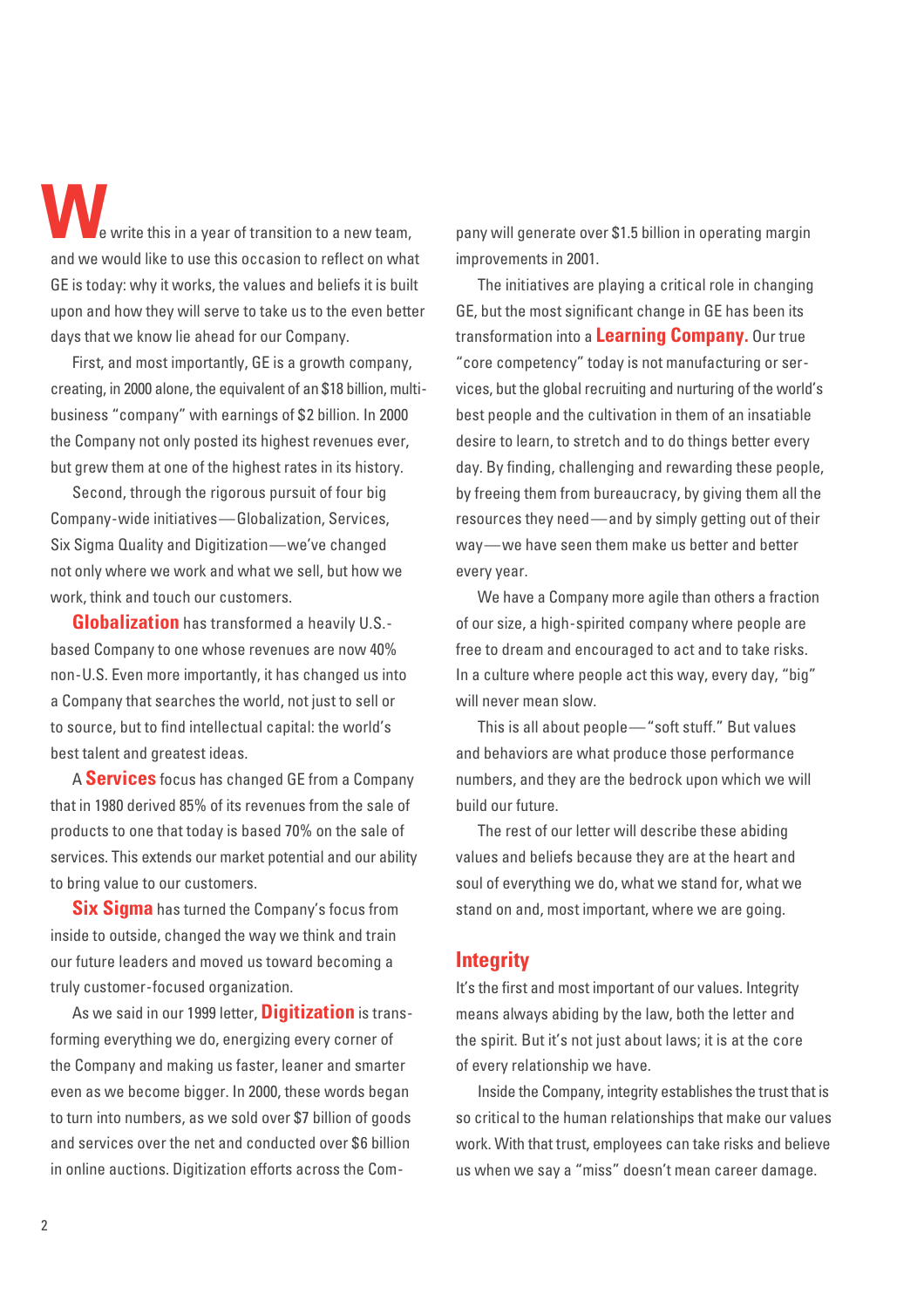

Chairman and Chief Executive Officer John F. Welch, Jr. (seated, right), President and Chairman-Elect Jeffrey R. Immelt (seated, left), and Vice Chairmen and Executive Officers Dennis D. Dammerman (standing, right) and Robert C. Wright (standing, left) form GE's Corporate Executive Office.

**We write this in a year of transition to a new team, and we would like to use this occasion to reflect on what GE is today: why it works, the values and beliefs it is built upon and how they will serve to take us to the even better days that we know lie ahead for our Company.**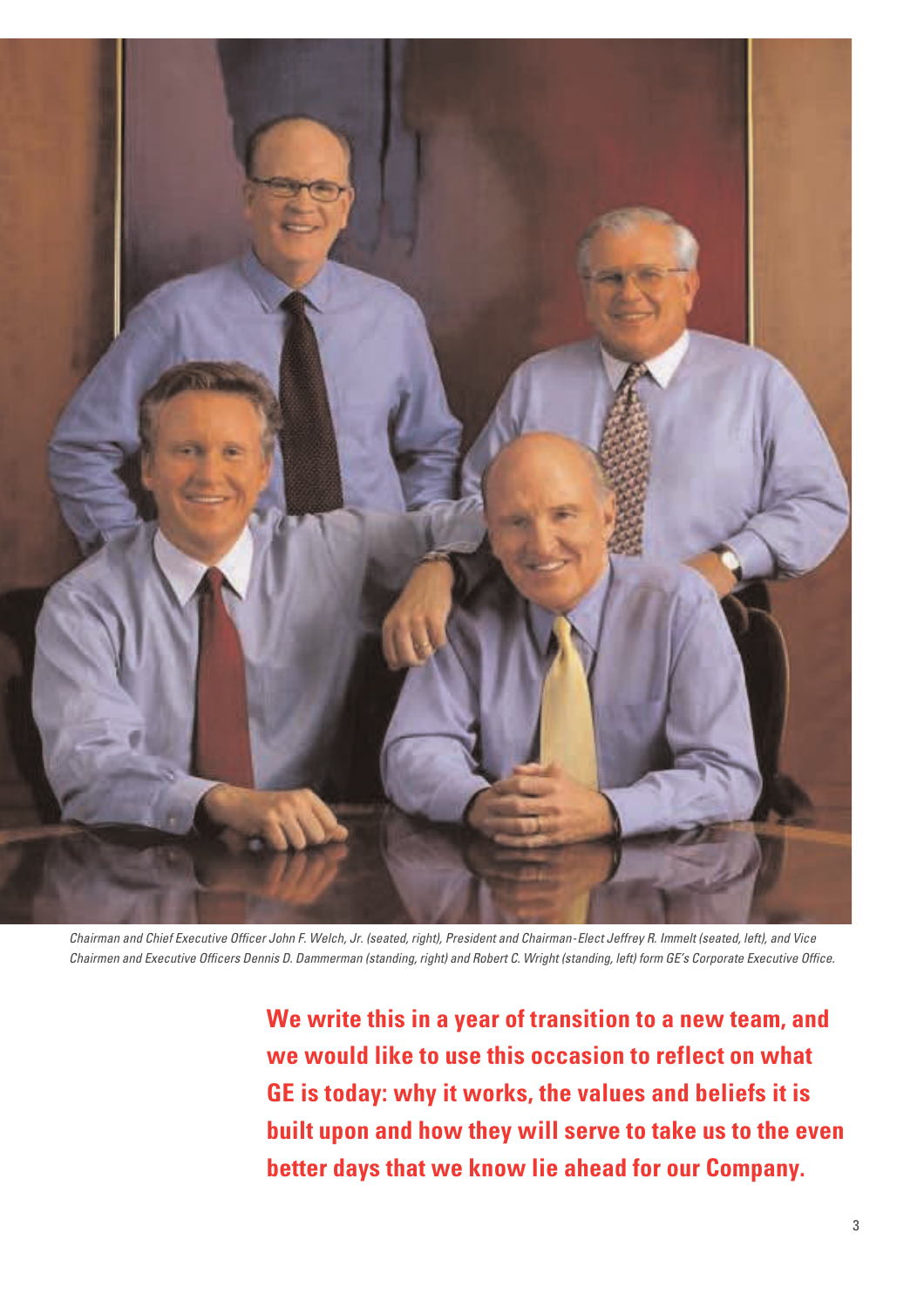*GE*…*a learning Company. Our true "core competency" today is not manufacturing or services, but the global recruiting and nurturing of the world's best people and the cultivation in them of an insatiable desire to learn, to stretch and to do things better every day.*

With trust, employees can set stretch performance goals and can believe us when we promise that falling short is not a punishable offense. Integrity and trust are at the heart of the informality we cherish. There are no witnesses needed to conversations, nor the need to "put it in writing." None of that—our word is enough.

In our external dealings, with our unions and governments, we are free to represent our positions vigorously, in a constructive fashion, to agree or disagree on the issues, knowing that our integrity itself is never an issue.

A period of transition is a period of change, and some of our values will be modified to adapt to what the future brings. One will not: our commitment to integrity, which, beyond doing everything right, means always doing the right thing.

#### **Relishing Change**

We've long believed that when the rate of change inside an institution becomes slower than the rate of change outside, the end is in sight. The only question is when.

Learning to love change is an unnatural act in any century-old institution, but today we have a Company that does just that: sees change always as a source of excitement, always as opportunity, rather than as threat or crisis. We're no better prophets than anyone else, and we have difficulty predicting the exact course of change. But we don't have to predict it. What we have to do is simply jump all over it! Our moves in Europe, Mexico, Japan and the rest of Asia during the '90s were risky, richly-rewarded big swings at fast-breaking change, as was our leap into digitization, and more recently our decision to acquire Honeywell. We strive every day to always have everyone in the organization see change as a thrilling, energizing phenomenon, relished by all, because it is the oxygen of our growth.

#### **The Customer**

Bureaucracies love to focus inward. It's not that they dislike customers; they just don't find them as interesting as themselves. Today we have a Company doing its very best to fix its face on customers by focusing Six Sigma on their needs.

Key to this focus is a concept called "span," which is a measurement of operational reliability for meeting a customer request. It is the time window around the Customer Requested Delivery Date in which delivery will happen. High span shows poor capability to hit a specific date; low span reflects great capability; and zero span is always the objective.

With span, the measurement is based on the day the customer wants the product. When the order is taken, that date becomes known to everyone, from the first person in the process receiving the castings, circuit boards or any other components from the supplier, all the way through to the service reps who stand next to the customer as the product is started up for the first time. Every single delivery to every single customer is measured and in the line of sight of everyone; and everyone in the process knows he or she is affecting the business-wide measurement of span with every action taken.

The object is to squeeze the two sides of the delivery span, days early and days late, ever closer to the center: the exact day the customer desired. Plastics has reduced its span from 50 days to 5; Aircraft Engines from 80 days to 5; Mortgage Insurance took it from 54 days to 1.

GE completed more than 2000 Six Sigma projects "at the customer, for the customer," last year. Here we took GE resources and applied them to our customers' biggest needs, using Six Sigma as a foundation. The focus has been totally inside our customer operations. The wins have been significant: improving locomotive reliability, reducing medical CT scan wait times and improving airline operations. It's not that we know all the answers but we're totally committed to finding them; and committed to externalizing all of our initiatives for the benefit of the customer. Over the long term, we believe this will differentiate GE in the eyes of the customer.

#### **Using Size**

One of the biggest mistakes large institutions can make is indulging the compulsion to "manage" their size. They become impressed with how big they are and at the same time nervous about the need to control their size, to get their arms around it. This often leads to more layers, structure and bureaucracy—and eventually stifled and frustrated people.

We see size differently. We understand its inherent limitations—on speed and on clarity of communications, among other things—and we fight every day to create the quickness and spirit of a small company. But we appreciate the one huge advantage size offers: the ability to take big swings, big risks, and to live outside the technology envelope, to live in the future. Size allows us to invest hundreds of millions of dollars in an enormously ambitious program like the GE90, the world's highest-thrust jet engine, and the "H" turbine,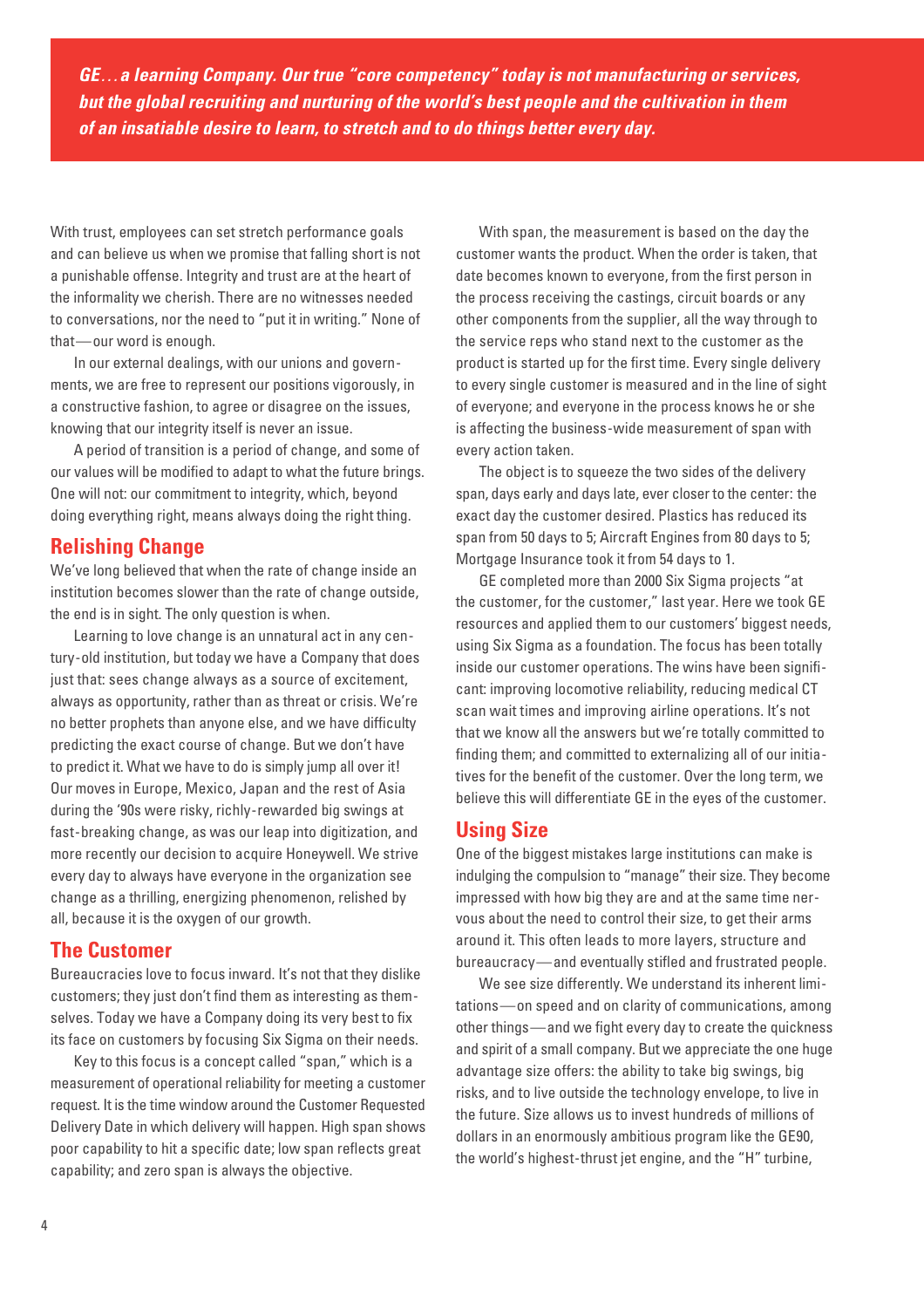…*our size—far from inhibiting innovation, the conventional stereotype—actually allows us to take more and bigger swings. We don't connect with every one, but the point is, our size allows us to miss a few—without missing a beat.*

the world's highest-efficiency turbine generator. Size allows us to introduce at least one new product in every segment, every year, in medical diagnostics, or to spend hundreds of millions on new plastics capacity, or to continue to invest in a business during a down cycle, or to make over 100 acquisitions a year, year after year.

Our size allows us to do this knowing that we don't have to be perfect, that we can take more risks, knowing that not all will succeed. That's because our size—far from inhibiting innovation, the conventional stereotype—actually allows us to take more and bigger swings. We don't connect with every one, but the point is, our size allows us to miss a few without missing a beat.

### **Annihilating Bureaucracy**

We cultivate the hatred of bureaucracy in our Company and never for a moment hesitate to use that awful word "hate." Bureaucrats must be ridiculed and removed. They multiply in organizational layers and behind functional walls—which means that every day must be a battle to demolish this structure and keep the organization open, ventilated and free. Even if bureaucracy is largely exterminated, as it has been at GE, people need to be vigilant even paranoid—because the allure of bureaucracy is part of human nature and hard to resist, and it can return in the blink of an eye. Bureaucracy frustrates people, distorts their priorities, limits their dreams and turns the face of the entire enterprise inward.

In a digitized world, the internal workings of companies will be exposed to the world, and bureaucracies will be seen by all for what they are: slow, self-absorbed, customer insensitive—even silly.

## **Self-Confidence, Simplicity and Speed**

One leads to the other. Self-confidence is the indispensable leadership characteristic. It can come from early family life, from sports, from school success, or it can be acquired through opportunities to lead, to take business risks, to be challenged and to win. It is the obligation of every leader to give everyone the business challenges that provide opportunities to develop personal self-confidence. We see, day after day, people's lives—and not just their business lives—utterly transformed by the self-confidence born of meeting big challenges.

Self-confidence in turn allows one to communicate simply and clearly—without the business jargon, busy charts, convoluted memos and incomprehensible presentations that insecure leaders use to mask their self-doubt. Leaders who lack self-confidence use their intelligence to make things more complex. Self-confident people use it to make things simpler.

Simplicity clarifies communications and enhances the chance that everyone in the organization gets the same message. Those clear, simple messages energize people and inspire them to action; thus simplicity leads to speed, one of the key drivers of business success.

# **Leadership**

It's about the four "E's" we've been using for years as a screen to pick our leaders. "Energy": to cope with the frenetic pace of change. "Energize": the ability to excite, to galvanize the organization and inspire it to action. "Edge": the self-confidence to make the tough calls, with "yeses" and "noes"—and very few "maybes." And "Execute": the ancient GE tradition of always delivering, never disappointing.

And it's about the four "types" that represent the way we evaluate and deal with our existing leaders. Type I: shares our values; makes the numbers—sky's the limit! Type II: doesn't share the values; doesn't make the numbers—gone. Type III: shares the values; misses the numbers—typically, another chance, or two.

None of these three are tough calls, but Type IV is the toughest call of all: the manager who doesn't share the values, but delivers the numbers; the "go-to" manager, the hammer, who delivers the bacon but does it on the backs of people, often "kissing up and kicking down" during the process. This type is the toughest to part with because organizations always want to deliver—it's in the blood and to let someone go who gets the job done is yet another unnatural act. But we have to remove these Type IVs because they have the power, by themselves, to destroy the open, informal, trust-based culture we need to win today and tomorrow.

We made our leap forward when we began removing our Type IV managers and making it clear to the entire Company why they were asked to leave—not for the usual "personal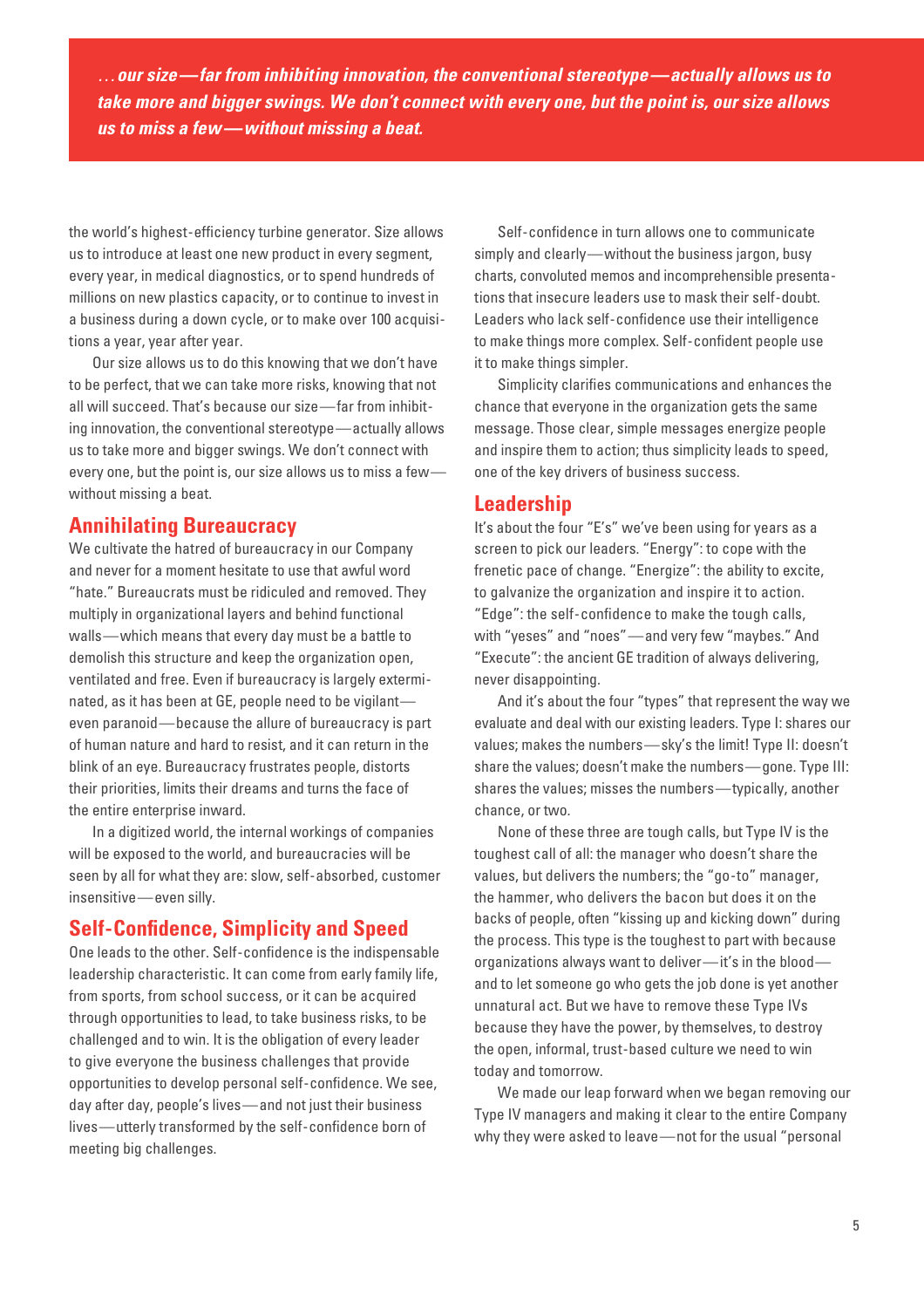*In a digitized world, the internal workings of companies will be exposed to the world, and bureaucracies will be seen by all for what they are: slow, self-absorbed, customer insensitive—even silly.*

reasons" or "to pursue other opportunities," but for not sharing our values. Until an organization develops the courage to do this, people will never have full confidence that these soft values are truly real. There are undoubtedly a few Type IVs remaining, and they must be found. They must leave the Company, because their behavior weakens the trust that more than 300,000 people have in its leadership.

## **Training**

We've always had great advanced management training programs at GE. We also have terrific early-career programs in financial management, engineering, manufacturing, the audit staff and others. However, because of our diversity we've never had a truly early-career generic program that would develop leaders for all our functions. All of our big, Company-wide initiatives have led us down serendipitous paths, and Six Sigma has proved no exception. It has, in addition to its other benefits, now become the language of leadership. It is a reasonable guess that the next CEO of this Company, decades down the road, is probably a Six Sigma Black Belt or Master Black Belt somewhere in GE right now, or on the verge of being offered—as all our early-career (3-5 years) top 20% performers will be—a two-to-threeyear Black Belt assignment. The generic nature of a Black Belt assignment, in addition to its rigorous process discipline and relentless customer focus, makes Six Sigma the perfect training for growing 21st century GE leadership.

## **People**

Our technology, our great businesses, our reach and our resources aren't enough to make us the global best unless we always have the best people—people who are always stretching to become better. This requires rigorous discipline in evaluating, and total candor in dealing with, everyone in the organization.

In every evaluation and reward system, we break our population down into three categories: the top 20%, the high-performance middle 70% and the bottom 10%.

The top 20% must be loved, nurtured and rewarded in the soul and wallet because they are the ones who make magic happen. Losing one of these people must be held up as a leadership sin—a real failing.

The top 20% and middle 70% are not permanent labels. People move between them all the time. However, the bottom 10%, in our experience, tend to remain there. A Company that bets its future on its people must remove that lower 10%, and keep removing it every year—always raising the bar of performance and increasing the quality of its leadership.

Not removing that bottom 10% early in their careers is not only a management failure, but false kindness as well—a form of cruelty—because inevitably a new leader will come into a business and take out that bottom 10% right away, leaving them—sometimes midway through a career—stranded and having to start over somewhere else. Removing marginal performers early in their careers is doing the right thing for them; leaving them in place to settle into a career that will inevitably be terminated is not. GE leaders must not only understand the necessity to encourage, inspire and reward that top 20%, and be sure that the high-performance 70% is always energized to improve and move upward; they must develop the determination to change out, always humanely, that bottom 10%, and do it every year. That is how real meritocracies are created and thrive.

#### **Informality**

Informality is not generally seen as a particularly important cultural characteristic in most large institutions, but it is in ours. Informality is more than just being a first-name company; it's not just an absence of managers parading around the factory floor in suits, or of reserved parking spaces or other trappings of rank and status. It's deeper than that. At GE it's an atmosphere in which anyone can deliver a view, an idea, to anyone else, and it will be listened to and valued, regardless of the seniority of any party involved. Leaders today must be equally comfortable making a sales call or sitting in a boardroom—informality is an operating philosophy as well as a cultural characteristic.

One of GE's long-standing management tenets has been the belief that businesses must be, or become, number one or number two in their marketplaces. We managed by that tenet for years, and enjoyed the business success that came, over time, from implementing it. But, once again, insidious bureaucracy crept into the definition of number one or number two and began to lead management teams to define their markets more and more narrowly to assure that their business would fit the one-or-two share definition.

It took a mid-level Company management training class reporting out to us in the spring of 1995 to point out, without